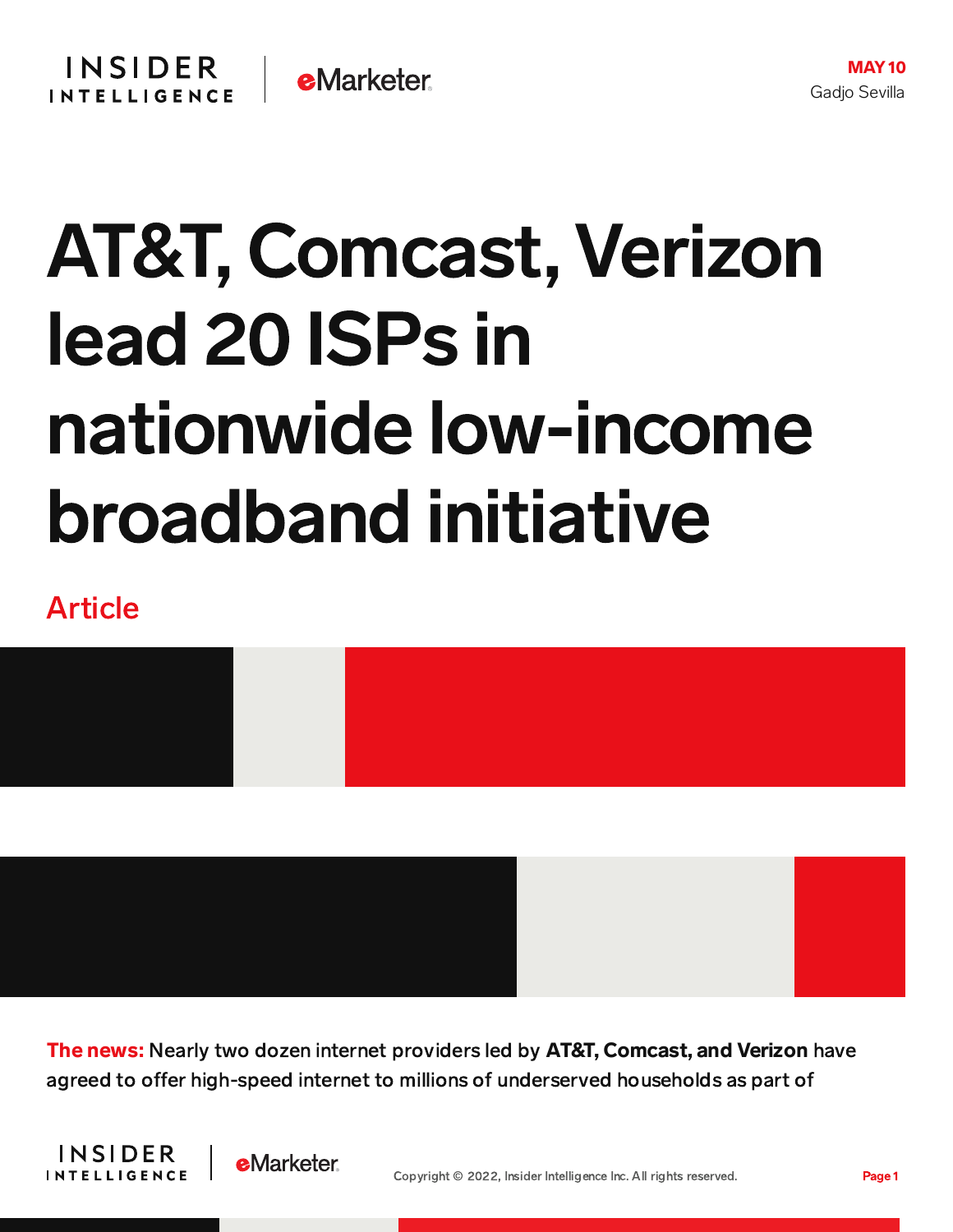bipartisan infrastructure law, [per](https://www.wsj.com/articles/internet-providers-commit-to-low-income-broadband-program-under-infrastructure-law-11652086801) The Wall Street Journal.

How it works: Senior administration officials said a group of 20 service providers covering 80% of the US population agreed to either increase internet speeds or cut prices to better serve eligible households.

White House officials **[announced](https://www.whitehouse.gov/briefing-room/statements-releases/2022/05/09/fact-sheet-president-biden-and-vice-president-harris-reduce-high-speed-internet-costs-for-millions-of-americans/)** Monday that the \$30-per-month subsidy for at least 100 megabits per second is now available to low-income households to access high-speed internet.

- About 11.5 million households have signed up for the monthly subsidy, according to the Federal Communications Commission, which oversees the subsidies.
- " White House officials determined that there are about 48 million eligible households, which the [administration](https://www.wsj.com/articles/bidens-effort-to-increase-internet-access-faces-hurdle-getting-the-word-out-11651939128?page=1&mod=article_inline) is attempting to enroll in the program.
- Other nationwide ISPs participating include Cox Communications, Charter Communications, and Frontier Communications.

What**'**s next? Multiple bipartisan broadband initiatives are taking [shape,](https://content-na2.emarketer.com/infrastructure-bill-will-shrink-digital-divide) and while some of them are [contingent](https://content-na2.emarketer.com/burden-falls-state-officials-1t-infrastructure-bill-becomes-law) on the release of funds, constant government pressure and a mix of national ISPs and rural providers can go a long way in improving broadband connectivity in underserved areas.

- Most of the [broadband](https://www.wsj.com/articles/investment-impact-of-1-trillion-infrastructure-measure-seen-as-mixed-11641556801?mod=article_inline) funds will be awarded to states and territories for fiber-optic-cable projects, but the law also allows \$14 billion in subsidies called the Affordable Connectivity Program to lower internet costs and improve access to broadband.
- The plan is part of a \$65 billion program to build up the country's broadband network through the roughly \$1 trillion infrastructure law approved by Congress in 2021.
- The FCC's Rural Digital Opportunity Fund is a separate \$1.2 billion *[initiative](https://content-na2.emarketer.com/fcc-announces-1-2b-rural-broadband-fund-32-states)* aimed at expanding broadband access in 32 states.

Key benefits: Affordable broadband could go a long way toward unlocking work and education opportunities for remote and underserved communities.

More people can now consider remote work, as well as access high-definition streaming services. In context, 45% of full-time employees were working partly or fully remotely in September, and nine in 10 remote workers wanted to maintain remote work arrangements, [per](https://news.gallup.com/poll/355907/remote-work-persisting-trending-permanent.aspx) Gallup.